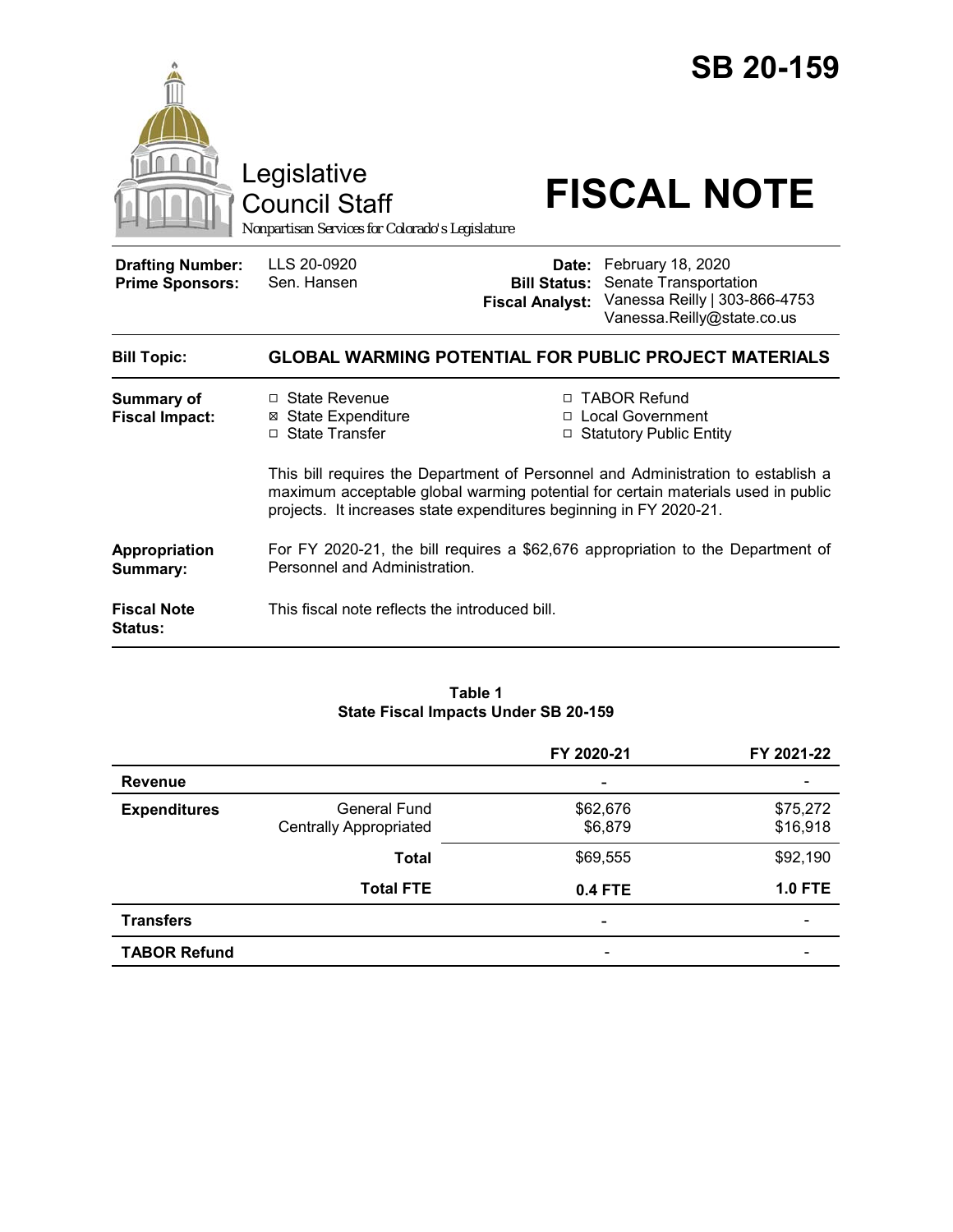February 18, 2020

# **Summary of Legislation**

This bill requires the Department of Personnel and Administration (DPA) to adopt rules which establish a maximum acceptable global warming potential for eligible materials used in public projects no later than January 1, 2022. Eligible materials are carbon steel rebar, flat glass, mineral wool board insulation, structural steel, concrete, and cement. The maximum acceptable global warming potential must be set at the industry average, to be determined by consulting nationally or internationally recognized databases of environmental product declarations.

The bill requires DPA to submit a report to the General Assembly by January 1, 2022, describing the method used to develop the maximum global warming potential for eligible materials. Beginning January 1, 2024, and every four years thereafter, DPA must review previous standards and may adjust the maximum acceptable global warming potential downward. DPA must also submit a report to the General Assembly by January 1, 2023, regarding any obstacles to implementation, and the effectiveness of the bill in reducing global warming potential.

The bill also requires an invitation for bids for a public project contract to require contractors to submit an environmental product declaration for each eligible material proposed in the project, and prohibits contractors from installing any eligible materials until such declaration is submitted. The facility-specific global warming potential for any eligible material used in a project must not exceed the maximum acceptable global warming potential, as set by DPA, for that material, though an agency may require a lower global warming potential in an invitation for bids.

Finally, the bill includes the facility-specific global warming potential for eligible materials and the cost of avoided emissions for the project as allowable factors to consider in making public project contract award determinations.

# **State Expenditures**

The bill increases General Fund expenditures by \$69,555 and 0.4 FTE in FY 2020-21, and by \$92,190 and 1.0 FTE in FY 2021-22 for the DPA. Costs are shown in Table 2 and explained below.

|                                                      |                   | FY 2020-21 | FY 2021-22     |
|------------------------------------------------------|-------------------|------------|----------------|
| <b>Department of Personnel and</b><br>Administration |                   |            |                |
| <b>Personal Services</b>                             |                   | \$30,801   | \$73,922       |
| <b>Operating Expenses</b>                            |                   | \$675      | \$1,350        |
| <b>Capital Outlay Costs</b>                          |                   | \$6,200    |                |
| <b>Travel and Training Materials</b>                 |                   | \$25,000   |                |
| Centrally Appropriated Costs*                        |                   | \$6,879    | \$16,918       |
|                                                      | <b>Total Cost</b> | \$69,555   | \$92,190       |
|                                                      | <b>Total FTE</b>  | 0.4 FTE    | <b>1.0 FTE</b> |

#### **Table 2 Expenditures Under SB 20-159**

 *\* Centrally appropriated costs are not included in the bill's appropriation.*